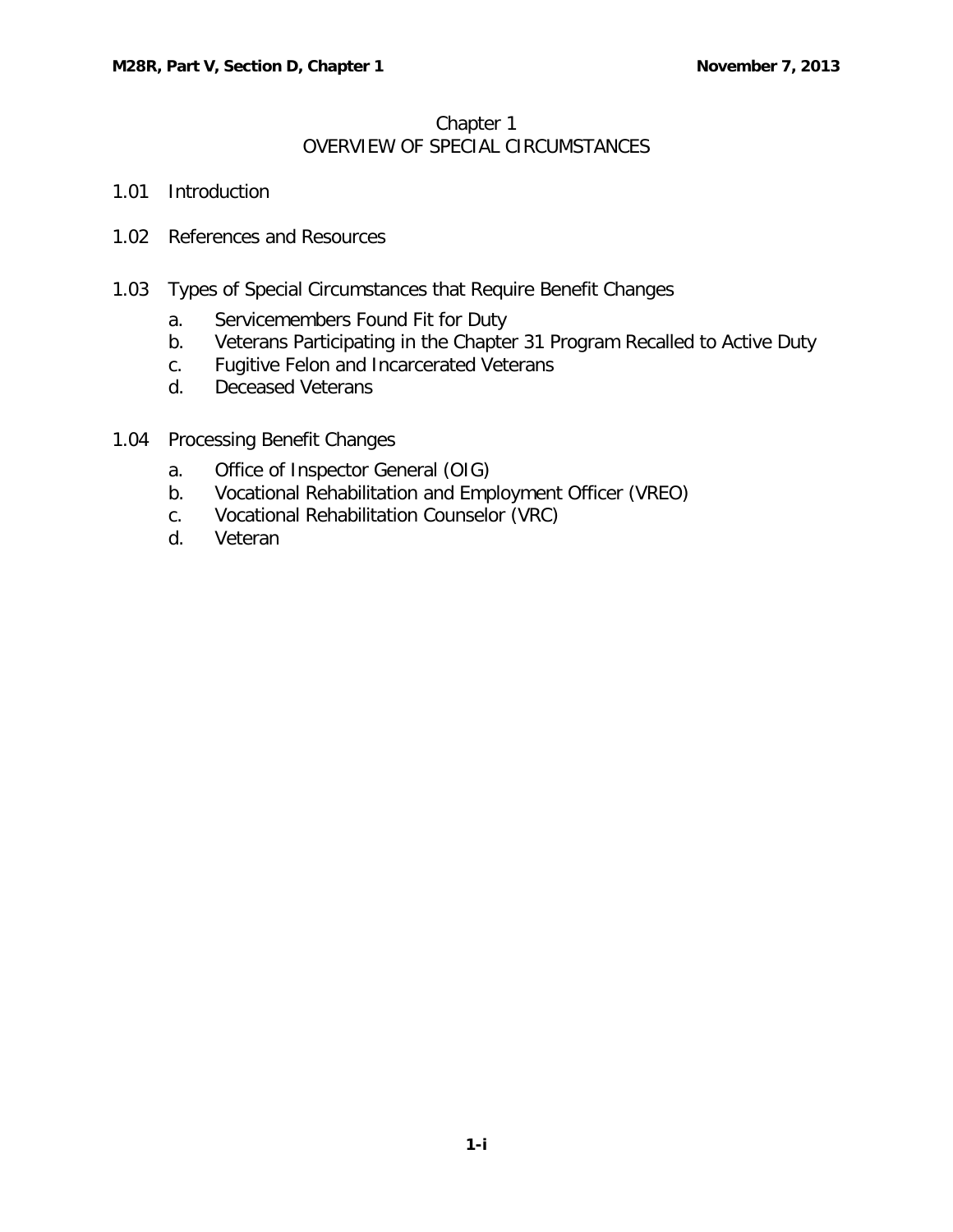## Chapter 1 OVERVIEW OF SPECIAL CIRCUMSTANCES

## <span id="page-1-0"></span>1.01 Introduction

This chapter is an overview of M28R, Part V, Section D, which provides information on benefit changes for a Veteran with a special circumstance. It includes information on benefit changes regarding Servicemembers found entitled to Chapter 31 benefits and later determined fit to return to duty; Veterans participating in the Chapter 31 program recalled to active duty; incarcerated and fugitive felon Veterans; and deceased Veterans. The chapter also contains the statutory and regulatory provisions covering general information about these benefit changes.

<span id="page-1-1"></span>1.02 References and Resources

| Laws:        | 38 United States Code (U.S.C.) 3108                         |
|--------------|-------------------------------------------------------------|
| Regulations: | 38 Code of Federal Regulations (CFR) 21.46<br>38 CFR 21.276 |

- <span id="page-1-3"></span><span id="page-1-2"></span>1.03 Types of Special Circumstances that Require Benefit Changes
	- a. Servicemembers Found Fit for Duty

A Servicemember who is determined fit for duty by a Physical Evaluation Board (PEB) while participating in the Chapter 31 program may not receive further services under Chapter 31, except for employment services to ensure adjustment to the military occupation. See M28R.V.D.2 for additional information on this issue.

<span id="page-1-4"></span>b. Veterans Participating in the Chapter 31 Program Recalled to Active Duty

An individual who is recalled to active duty has Veterans Affairs (VA) disability compensation payments terminated. However, the VA service-connected disability rating is not severed. If the individual is able to continue participation in the vocational rehabilitation process, he/she may continue to receive the same Chapter 31 benefits and services as a Servicemember with a memorandum rating. The Vocational Rehabilitation Counselor (VRC) may need to re-evaluate the plan of services to ensure the suitability of the current military job. 38 CFR 21.46 provides the regulatory guidance on this issue. See M28R.V.D.2 for additional information.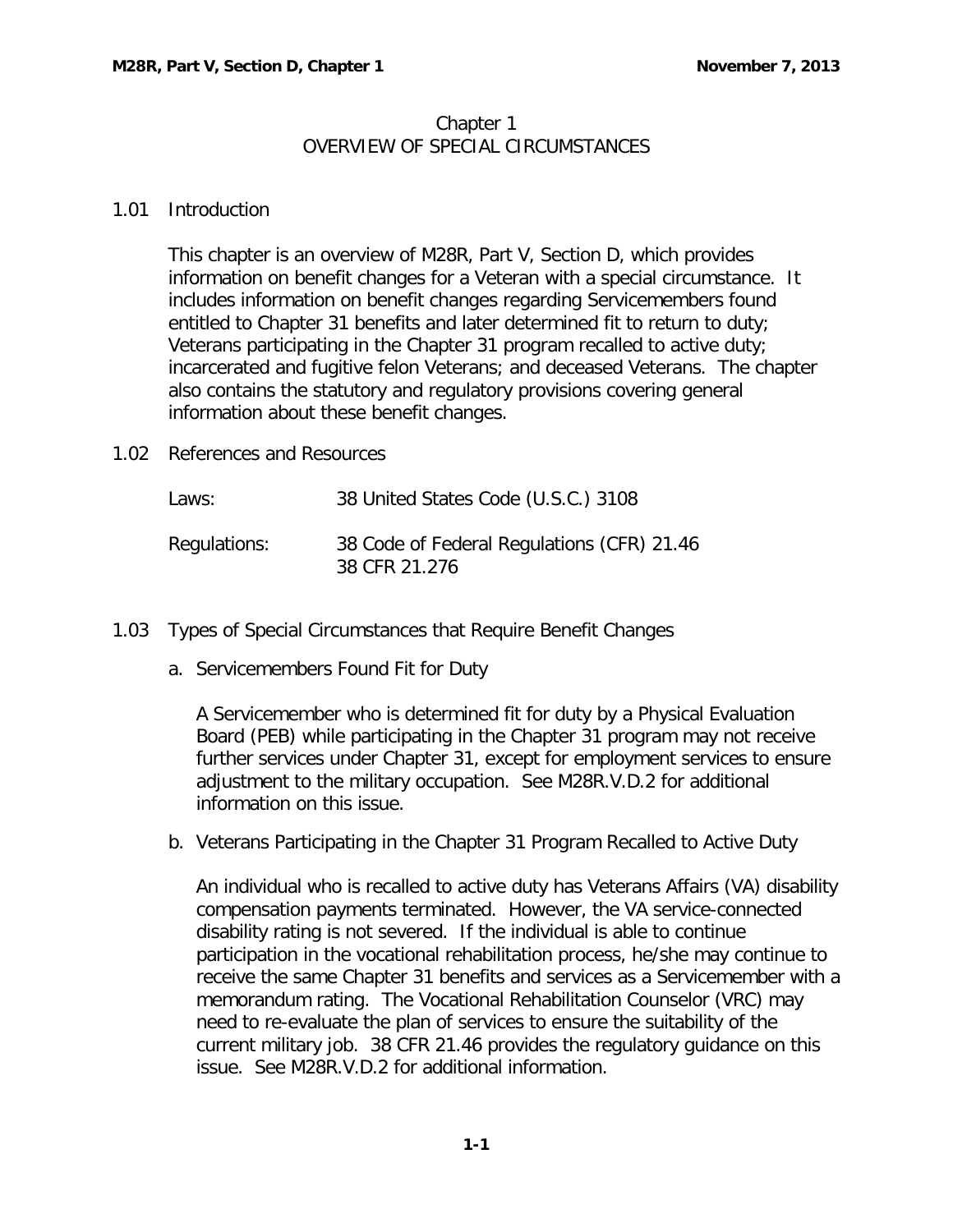<span id="page-2-0"></span>c. Fugitive Felon and Incarcerated Veterans

Veterans who are considered to be fugitive felons, or who are incarcerated, have limited access to Chapter 31 services. 38 CFR 21.276 provides the regulatory guidance on this issue. See M28R.V.D.3 for additional information.

<span id="page-2-1"></span>d. Deceased Veterans

It is imperative that the VRC process a benefit change as soon as the death of a Veteran who is participating in the Chapter 31 program is verified to ensure that the family of the Veteran does not experience further distress by dealing with an overpayment. See M28R.V.D.4 for additional information on how to process benefit changes following the Veteran's death.

<span id="page-2-2"></span>1.04 Processing Benefit Changes

The following information describes the roles and responsibilities for each stakeholder in the rehabilitation process when benefit changes are necessary.

<span id="page-2-3"></span>a. Office of Inspector General (OIG)

OIG enters into agreements with law enforcement officials to provide addresses for Veterans who are fugitive felons.

<span id="page-2-4"></span>b. Vocational Rehabilitation and Employment Officer (VREO)

The VREO, and/or the Assistant VREO (AVREO), ensure that a record of names and file numbers of all Veterans recalled to active military service are maintained.

<span id="page-2-5"></span>c. Vocational Rehabilitation Counselor (VRC)

The VRC:

- Identifies Servicemembers and Veterans in special circumstances who are receiving Chapter 31 benefits and services
- Disallows a request for benefits when appropriate
- Interrupts the Servicemember's or Veteran's case as appropriate
- Suspends awards, such as subsistence allowance awards or Employment Adjustment Allowance (EAA) awards, and other reimbursements when development is needed